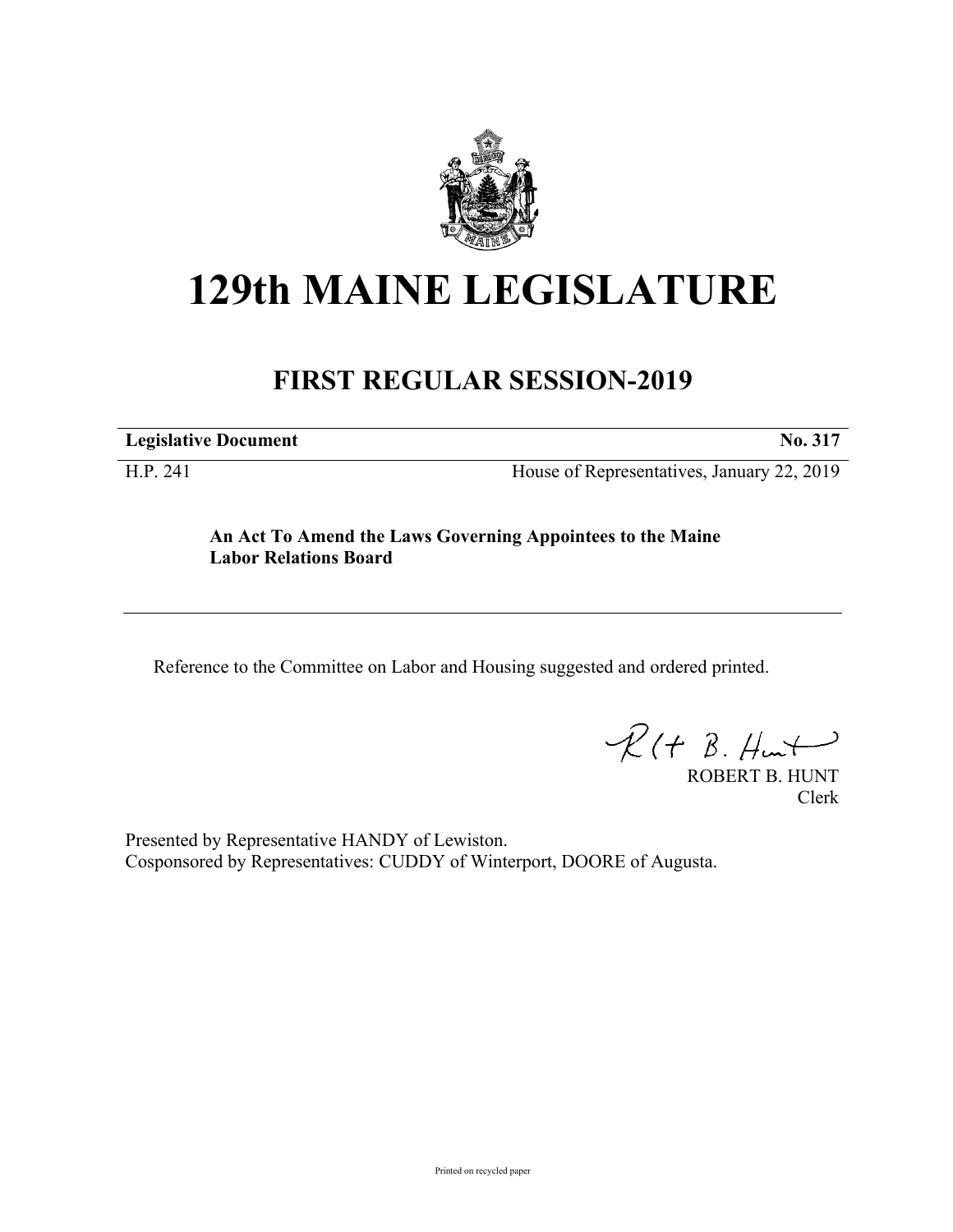## **Be it enacted by the People of the State of Maine as follows:**

 **Sec. 1. 26 MRSA §968, sub-§1,** as amended by PL 1991, c. 798, §6, is further amended to read:

 **1. Maine Labor Relations Board.** The Maine Labor Relations Board, established by Title 5, section 12004-B, subsection 2, consists of 3 members and 6 alternates appointed by the Governor, subject to review by the joint standing committee of the Legislature having jurisdiction over labor matters and to confirmation by the Legislature. The Governor, in making appointments, shall name one member and 2 alternates to represent employees, one member and 2 alternates to represent employers and one member and 2 alternates to represent the public. The member and alternates representing employees may not have worked in a management capacity or represented management interests in any proceedings at any time during the prior 10 years. The member and alternates representing the public may not have worked in a management capacity or represented management interests in any proceedings or have worked for a labor organization or served in a leadership role in a labor organization at any time during the prior 10 years. The member representing the public serves as the board's chair and the 17 alternate representing the public serves as an alternate chair. Members of the board are entitled to compensation according to the provisions of Title 5, chapter 379. The alternates are entitled to compensation at the same per diem rate as the member that the alternate replaces. The term of each member and each alternate is 4 years, except that of the members and alternates first appointed, one member and 2 alternates are appointed for a term of 4 years, one member and 2 alternates are appointed for a term of 3 years and one member and 2 alternates are appointed for a term of 2 years. The members of the board, its alternates and its employees are entitled to receive necessary expenses. Per diem and necessary expenses for members and alternates of the board, as well as state cost allocation program charges, must be shared equally by the parties to any proceeding at which the board presides and must be paid into a special fund administered by the board from which all costs must be paid. The executive director may estimate costs upon receipt of a request for services and collect those costs prior to providing the services. The executive director shall bill or reimburse the parties, as appropriate, for any difference between the estimated costs that were collected and the actual costs of providing the services. Once one party has paid its share of the estimated cost of providing the service, the matter is scheduled for hearing. A party who has not paid an invoice for the estimated or actual cost of providing services within 60 days of the date the invoice was issued is, in the absence of good cause shown, liable for the amount of the invoice together with a penalty in the amount of 25% of the amount of the invoice. Any penalty amount collected pursuant to this provision remains in the special fund administered by the Maine Labor Relations Board, and that fund does not lapse. The executive director is authorized to collect any sums due and payable pursuant to this provision through civil action. In such an action, the court shall allow litigation costs, including court costs and reasonable attorney's fees, to be deposited in the General Fund if the executive director is the prevailing party in the action. At its discretion, the board may allocate all costs to a party that presents a frivolous complaint or defense or that commits a blatant violation of the applicable collective bargaining law. When the board meets on administrative or other matters that do not concern the interests of particular